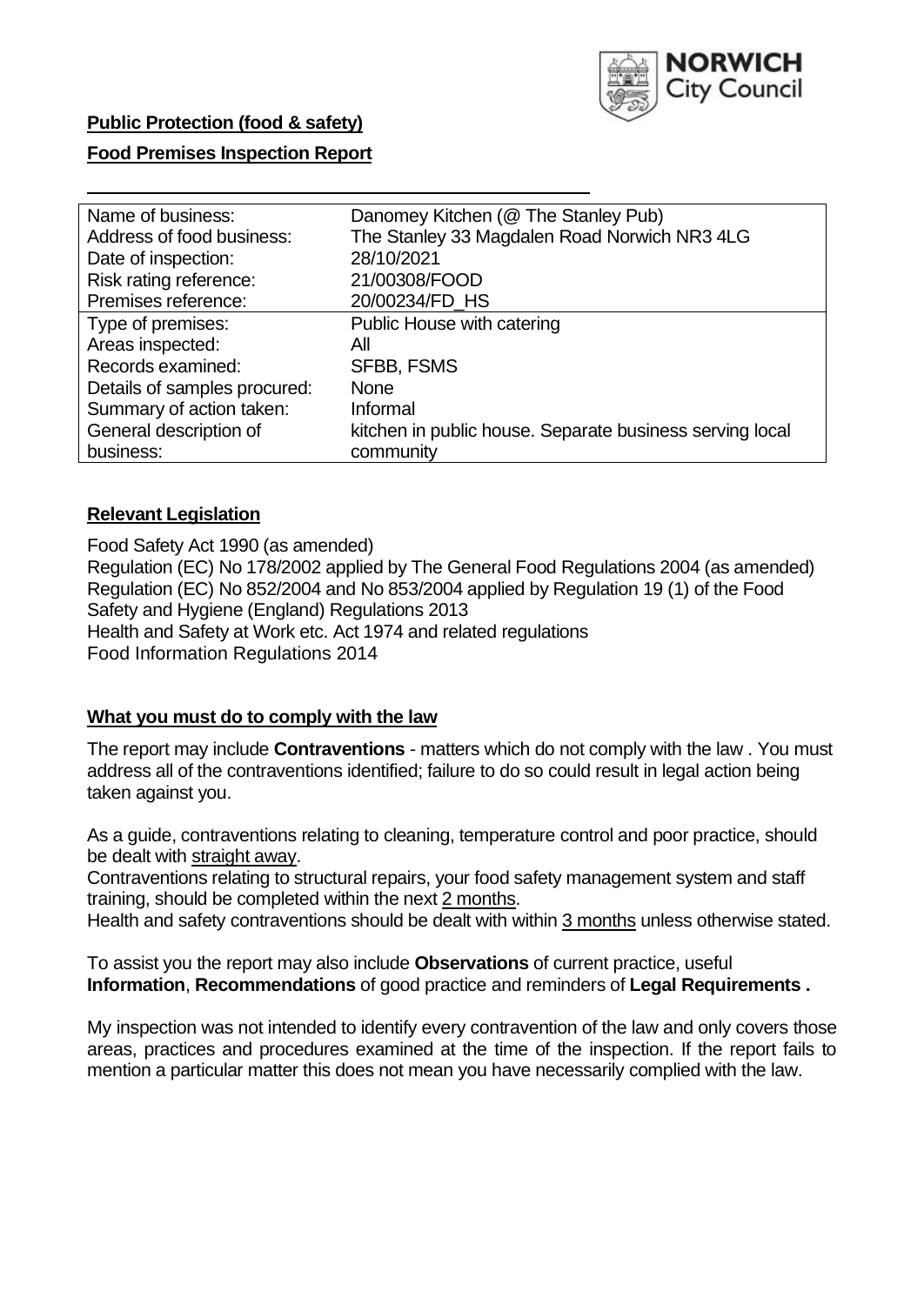# **FOOD SAFETY**

# **How we calculate your Food Hygiene Rating:**

 The food safety section has been divided into the three areas which you are scored against for the hygiene rating: 1. food hygiene and safety procedures, 2. structural requirements and 3. confidence in management/control procedures. Each section begins with a summary of what was observed and the score you have been given. Details of how these scores combine to produce your overall food hygiene rating are shown in the table.

| <b>Compliance Area</b>                     |          |                |                | <b>You Score</b> |                |    |           |    |                |  |  |
|--------------------------------------------|----------|----------------|----------------|------------------|----------------|----|-----------|----|----------------|--|--|
| <b>Food Hygiene and Safety</b>             |          |                |                | $\Omega$         | 5              | 10 | 15        | 20 | 25             |  |  |
| <b>Structure and Cleaning</b>              |          |                |                | $\overline{0}$   | 5              | 10 | 15        | 20 | 25             |  |  |
| Confidence in management & control systems |          |                | $\overline{0}$ | 5                | 10             | 15 | 20        | 30 |                |  |  |
|                                            |          |                |                |                  |                |    |           |    |                |  |  |
| <b>Your Total score</b>                    | $0 - 15$ | 20             | $25 - 30$      |                  | $35 - 40$      |    | $45 - 50$ |    | > 50           |  |  |
| <b>Your Worst score</b>                    | 5        | 10             | 10             |                  | 15             |    | 20        |    |                |  |  |
|                                            |          |                |                |                  |                |    |           |    |                |  |  |
| <b>Your Rating is</b>                      | 5        | $\overline{4}$ | 3              |                  | $\overline{2}$ |    |           |    | $\overline{0}$ |  |  |

Your Food Hygiene Rating is 5 - a very good standard



# **1. Food Hygiene and Safety**

 with legal requirements. You have safe food handling practices and procedures and all the Food hygiene standards are high. You demonstrated a very good standard of compliance necessary control measures to prevent cross-contamination are in place. Some minor contraventions require your attention. **(Score 5)** 

# Contamination risks

 with bacteria or allergens or its physical contamination with dirt, foreign objects or **Contravention** The following exposed food to the general risk of cross-contamination chemicals:

• worn chopping boards

**Observation** I was pleased to see you were able to demonstrate effective controls to prevent cross-contamination.

# Hand-washing

**Contravention** The following indicated that hand-washing was not suitably managed:

• Poor flow/pressure from wall mounted hot water heater in main kitchen.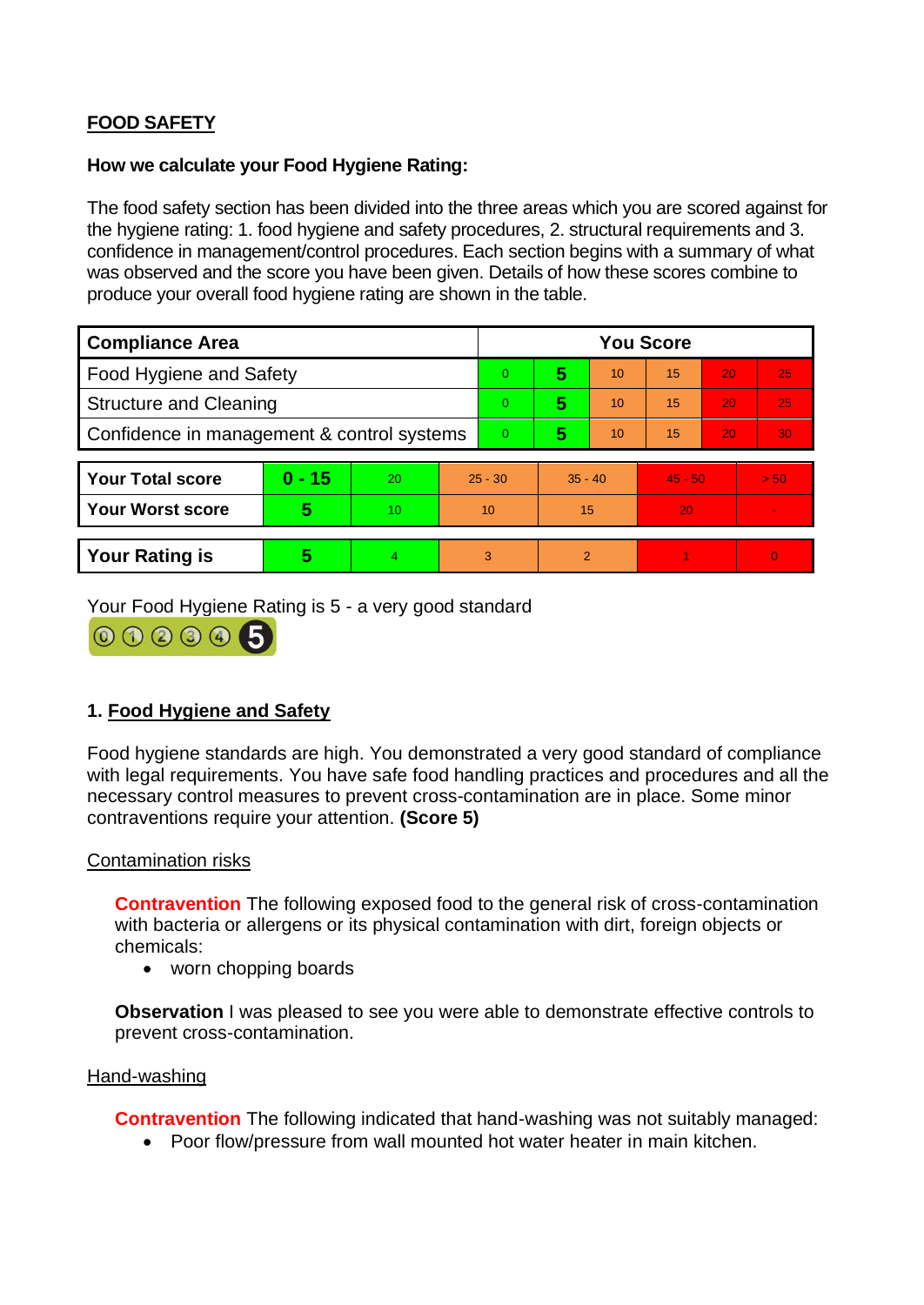# **2. Structure and Cleaning**

The structure facilities and standard of cleaning and maintenance are all of a good standard and only minor repairs and/or improvements are required. Pest control and waste disposal provisions are adequate. The minor contraventions require your attention. **(Score 5)** 

# **Maintenance**

**Contravention** The following had not been suitably maintained and must be repaired or replaced:

- splits or holes in flooring
- worn and / or peeling paint
- loose coving at wall floor junction

# **3. Confidence in Management**

 of compliance with the law. You have a good track record. There are some minor require your attention. **(Score 5)**  A food safety management system is in place and you demonstrate a very good standard contraventions which require your attention.Your records are appropriate and generally maintained. You have a good track record. There are some minor contraventions which

# Type of Food Safety Management System Required

**Observation** Your SFBB/food safety management system was in place and working well. I was confident you had effective control over hazards to food.

**Observation** You were date labelling perishable foods appropriately and could demonstrate effective control over food spoilage organisms.

**Observation** You had colour-coded equipment and effective separation between raw and ready-to-eat food at all stages in your operation.

 **Observation** You were monitoring (and recording) the temperatures of your fridges and freezers as well as the temperature of cooked/hot-held food and could demonstrate effective systems for controlling bacterial growth and survival.

# Proving Your Arrangements are Working Well

**Contravention** You are not working to the following safe methods in your SFBB pack:

- these are written evidence that you had been following your food safety • some gaps to daily diary pages. All pages must be completed and signed off as practises and procedures as specified in the SFBB pack
- 4-weekly checks

# **Traceability**